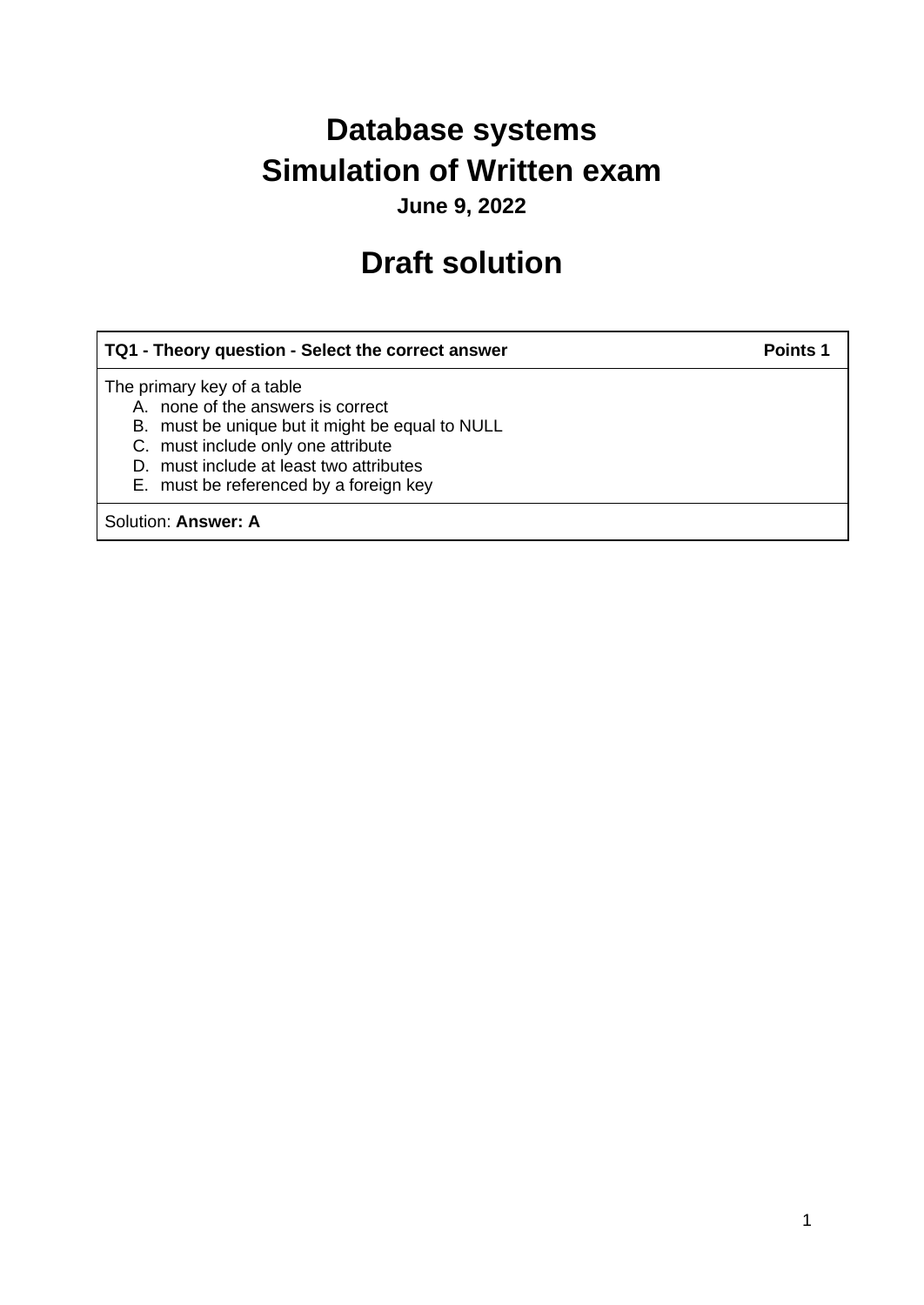#### TQ2: Theory question - Motivate the answer **Points 1** Points 1

**The following relational table is given (primary keys are underlined, optional attributes are denoted as '\*'):**

LESSON (CourseCode, Date, Hour, Classroom, TeacherID\*)

**Check whether the following instance is consistent with the table schema. Justify the answer.**

| CourseCode           | Date       | Hour        | Classroom   | TeacherID*       |
|----------------------|------------|-------------|-------------|------------------|
| $01$ <sub>_</sub> TA | 17/10/2021 | 10:00       | 12A         | TID1             |
| 02_XA                | 22/1/2022  | 17:00       | <b>NULL</b> | TID <sub>2</sub> |
| 011_TO               | 30/9/2021  | <b>NULL</b> | 11          | TID <sub>3</sub> |
| 07_XB                | 18/12/2021 | 15:00       | 2P          | TID <sub>3</sub> |
| 07_XB                | 18/12/2021 | 15:00       | 21A         | TID4             |
| 20_7TT               | 2/2/2022   | 21:00       | 12B         | <b>NULL</b>      |

# **The following records are incorrect**

| CourseCode                                      | Date       | <b>Hour</b>                                                                                    | Classroom                                                                                    | TeacherID*       |  |  |
|-------------------------------------------------|------------|------------------------------------------------------------------------------------------------|----------------------------------------------------------------------------------------------|------------------|--|--|
| $01$ <sub>_</sub> TA                            | 17/10/2021 | 10:00                                                                                          | 12A                                                                                          | TID <sub>1</sub> |  |  |
| $02$ <sub><math>X</math>A</sub>                 | 22/1/2022  | 17:00                                                                                          | <b>NULL</b><br><b>Note: Attribute</b><br><b>Classroom</b><br>cannot assume<br>the NULL value | TID <sub>2</sub> |  |  |
| 011_TO                                          | 30/9/2021  | <b>NULL</b><br><b>Note: Attribute</b><br><b>Hour cannot</b><br>assume the<br><b>NULL value</b> | 11                                                                                           | TID <sub>3</sub> |  |  |
| 07_XB                                           | 18/12/2021 | 15:00                                                                                          | 2P                                                                                           | TID <sub>3</sub> |  |  |
| $07$ $X$ B                                      | 18/12/2021 | 15:00                                                                                          | 21A                                                                                          | THD4             |  |  |
| The two records have the same primary key value |            |                                                                                                |                                                                                              |                  |  |  |
| 20_7TT                                          | 2/2/2022   | 21:00                                                                                          | 12B                                                                                          | <b>NULL</b>      |  |  |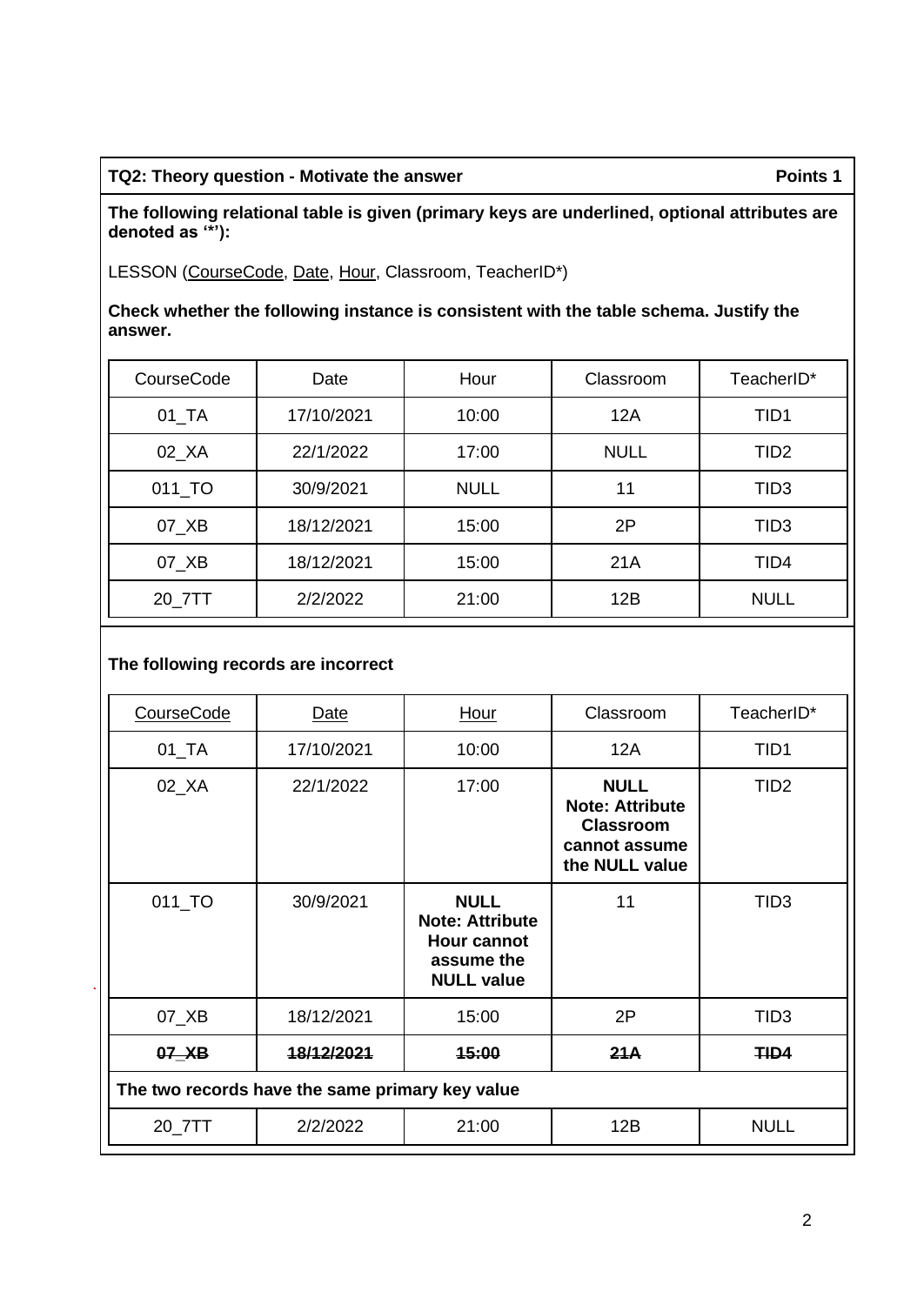### **TQ3: Theory question - Select the correct answer Points 1** Points 1

The SQL instruction

CREATE TABLE T1 (A1 CHAR(5) NOT NULL, A2 INTEGER NOT NULL DEFAULT 0, A3 CHAR(5), PRIMARY KEY (A1), FOREIGN KEY (A2) REFERENCES T2(A2), ON DELETE SET DEFAULT);

- A. It creates the table T1 in which any delete operation on T1 violating the referential integrity constraint causes the insertion of default values in the corresponding attributes of T2
- B. It creates the table T1 in which any delete operation on T2 violating the referential integrity constraint causes the insertion of default values in the corresponding T1 attributes
- C. It creates the table T1 in which any delete operation on either T1 or T2 violating the referential integrity constraint causes the insertion of default values in the corresponding attributes of the other table
- D. none of the answers are correct

**Answer: B**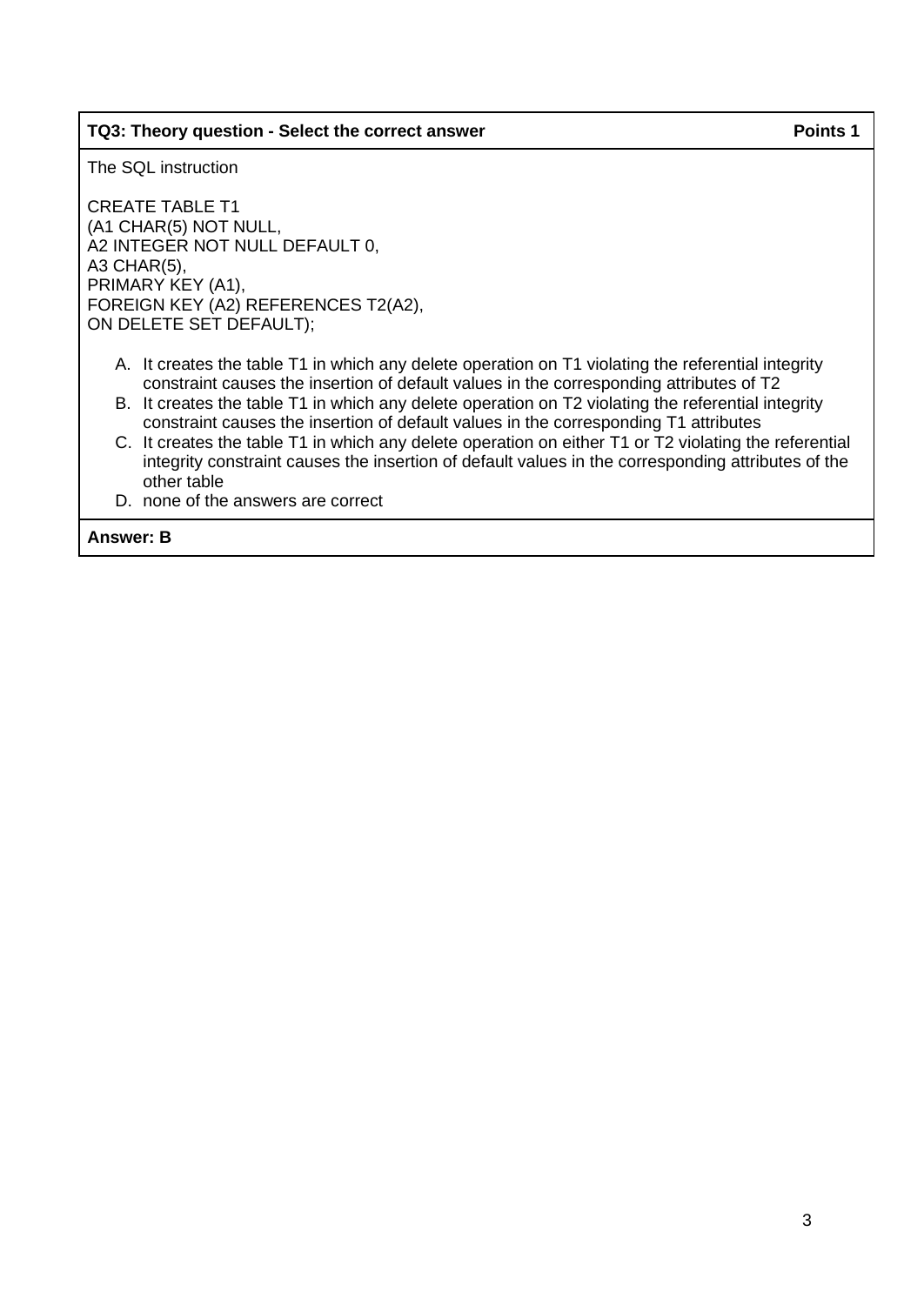#### TQ4: Theory question - Select the correct answer **Point 1** Point 1

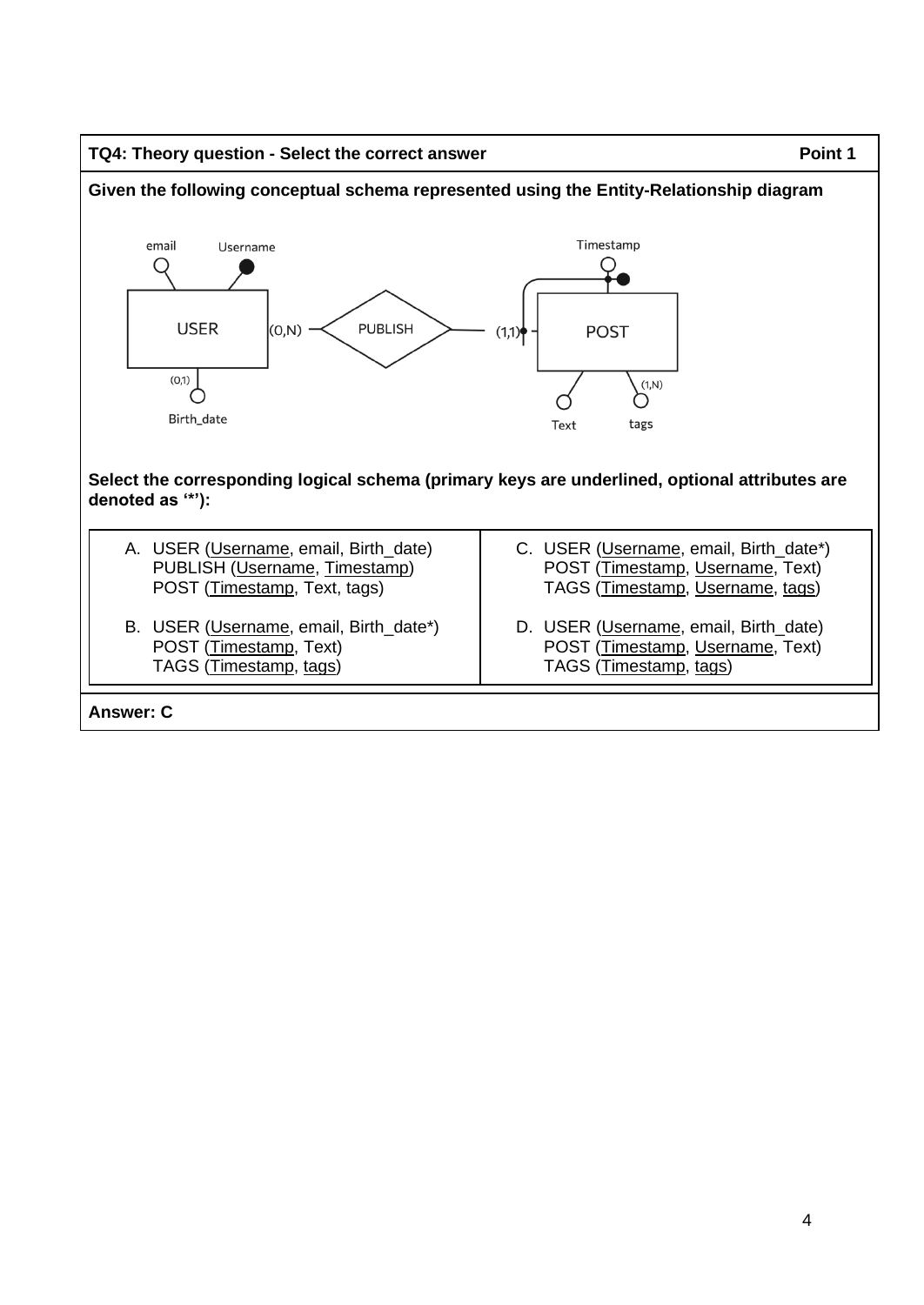**Given the following relational tables (primary keys are underlined, optional attributes are denoted as '\*'):**

PERSON (SSN, Name, Surname, DateOfBirth, Gender) SERIOLOGICAL-TEST (STCode, CommercialName, Brand, Reliability) BUILDING (BCode, City, Province Region, MaxCapacity) UNDERGO-TEST (SSN, STCode, Date, BCode, Outcome)

## **Write the following query in the SQL language:**

Find the name and surname of the male persons (Gender = "Male") who have never undergone serological tests with a positive outcome (Outcome = "Positive") in a building located in the city of Turin.

# **Solution:**

SELECT Name, Surname FROM PERSON WHERE SSN NOT IN ( SELECT SSN FROM UNDERGO-TEST UT, BUILDING B WHERE UT.BCode = B. BCode AND Outcome = "Positive" AND City = "Turin") AND Gender = "Male"

# **SQL2:** Writing queries using the SQL language **Points 3**

**Given the following relational tables (primary keys are underlined, optional attributes are denoted as '\*'):**

FOOTBALL-PLAYER (FPCode, Name, Surname, Address, CityOfBirth) TEAM (TCode, Name, Category, ConstitutionDate) AWARD (ACode, FPCode, DeliveryDate, DeliveryPlace, Type) PLAYER-TEAM (FPCode, TCode, StartingDate, EndingDate, NumPlayedMatches, NumGoals)

# **Write the following query in SQL language:**

Find name, surname of the football players who played in at least one team of category "Serie A" and who received at least two awards of type "Top scorer".

### **Solution:**

SELECT Name, Surname FROM FOOTBALL-PLAYER FP, AWARD A WHERE FP.FPCode = A.FPCode AND Type='Top scorer' AND FP.FPCode IN (SELECT FPCode FROM TEAM T, PLAYER-TEAM PT WHERE PT.TCode = T.TCode AND Category = 'Serie A') GROUP BY FP. FPCode, Name, Surname HAVING COUNT(\*)>=2;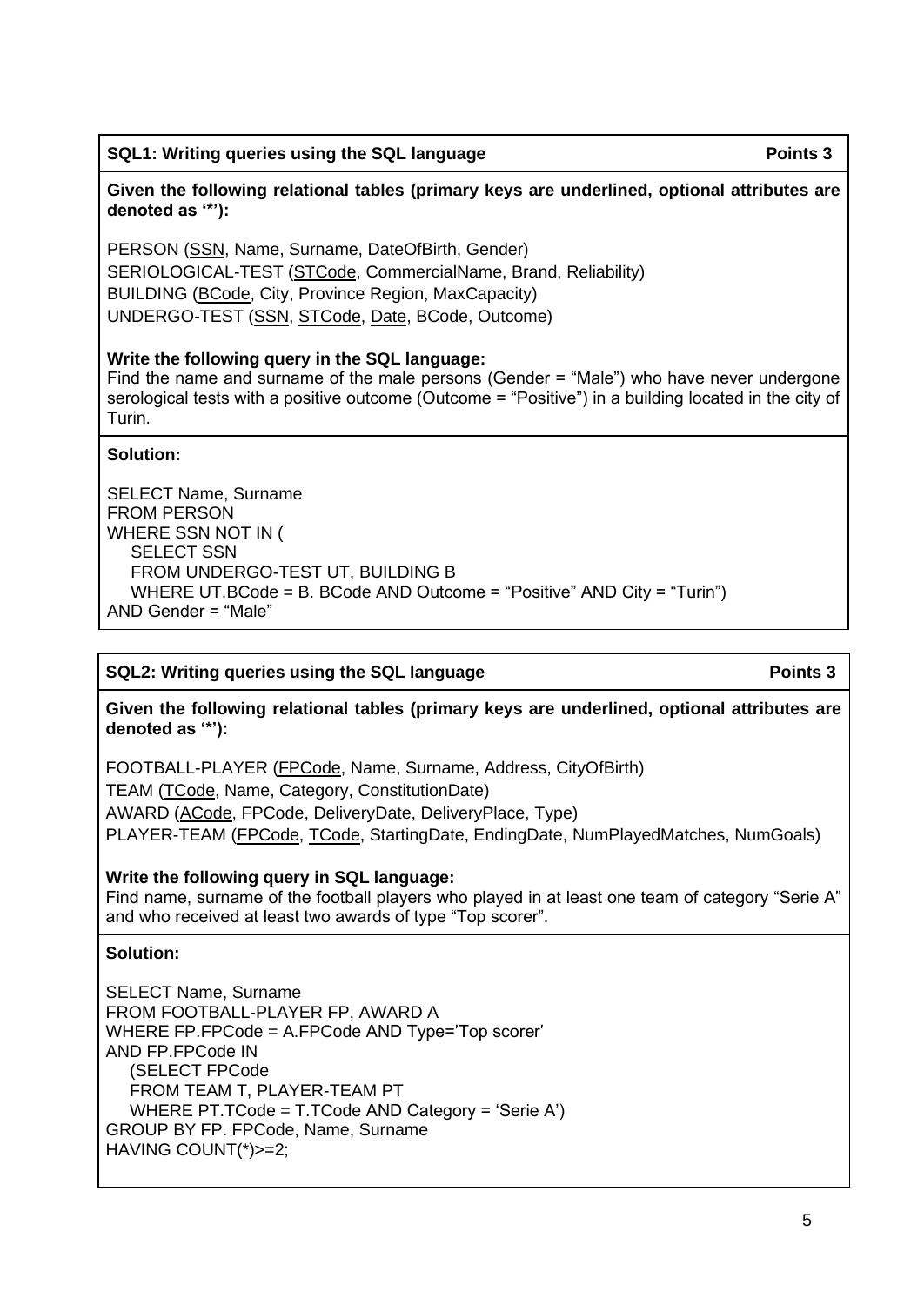## **Alternative solution**

SELECT Name, Surname FROM FOOTBALL-PLAYER WHERE FPCode IN (SELECT FPCode FROM TEAM T, PLAYER-TEAM PT WHERE PT.TCode = T.TCode AND Category = 'Serie A') AND FPCode IN (SELECT FPCode FROM AWARD WHERE Type='Top scorer' GROUP BY FPCode HAVING COUNT(\*)>=2)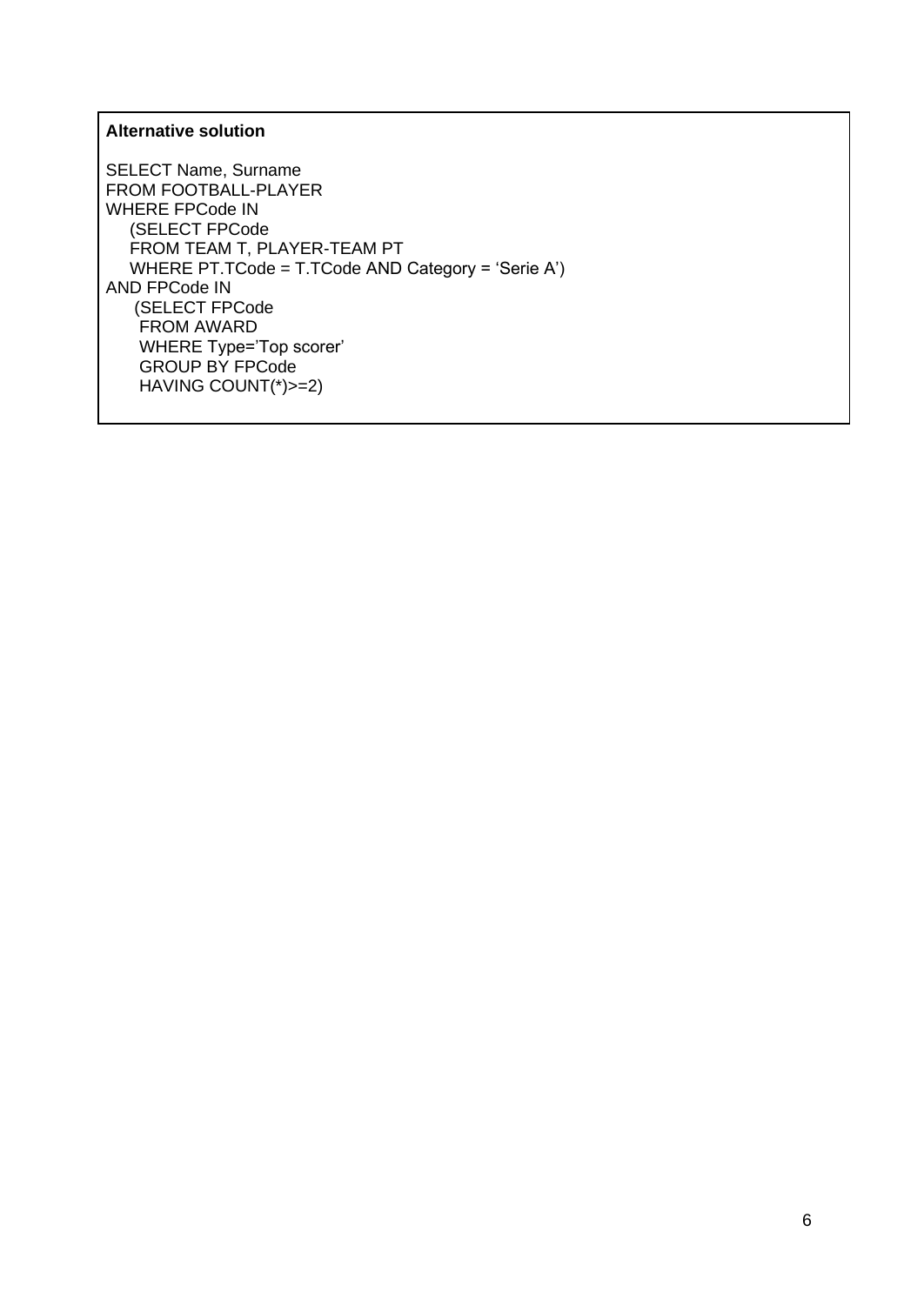### **SQL3: Writing queries using the SQL language Points 4** Points 4

LOCATION (LCode, Name, City, Region, MaxCapacity) EVENT (ECode, Title, Type) EDITION (ECode, Date, LCode, NumberOfParticipants)

## **Write the following query in SQL language:**

For each event of type "Theater Festival" for which more than two editions were (overall) held in 2021, show event title, number of editions and number of different locations.

## **Solution**

SELECT Title, COUNT(\*), COUNT(DISTINCT LCode) FROM EVENT E, EDITION ED WHERE Type ='Theatre Festival' AND E.ECode = ED.ECode AND E.ECode IN ( SELECT ECode FROM EDITION WHERE Date => 1/1/2021 and Date <= 31/12/2021 GROUP BY ECode HAVING COUNT(\*) > 2 )

GROUP BY E.ECode, Title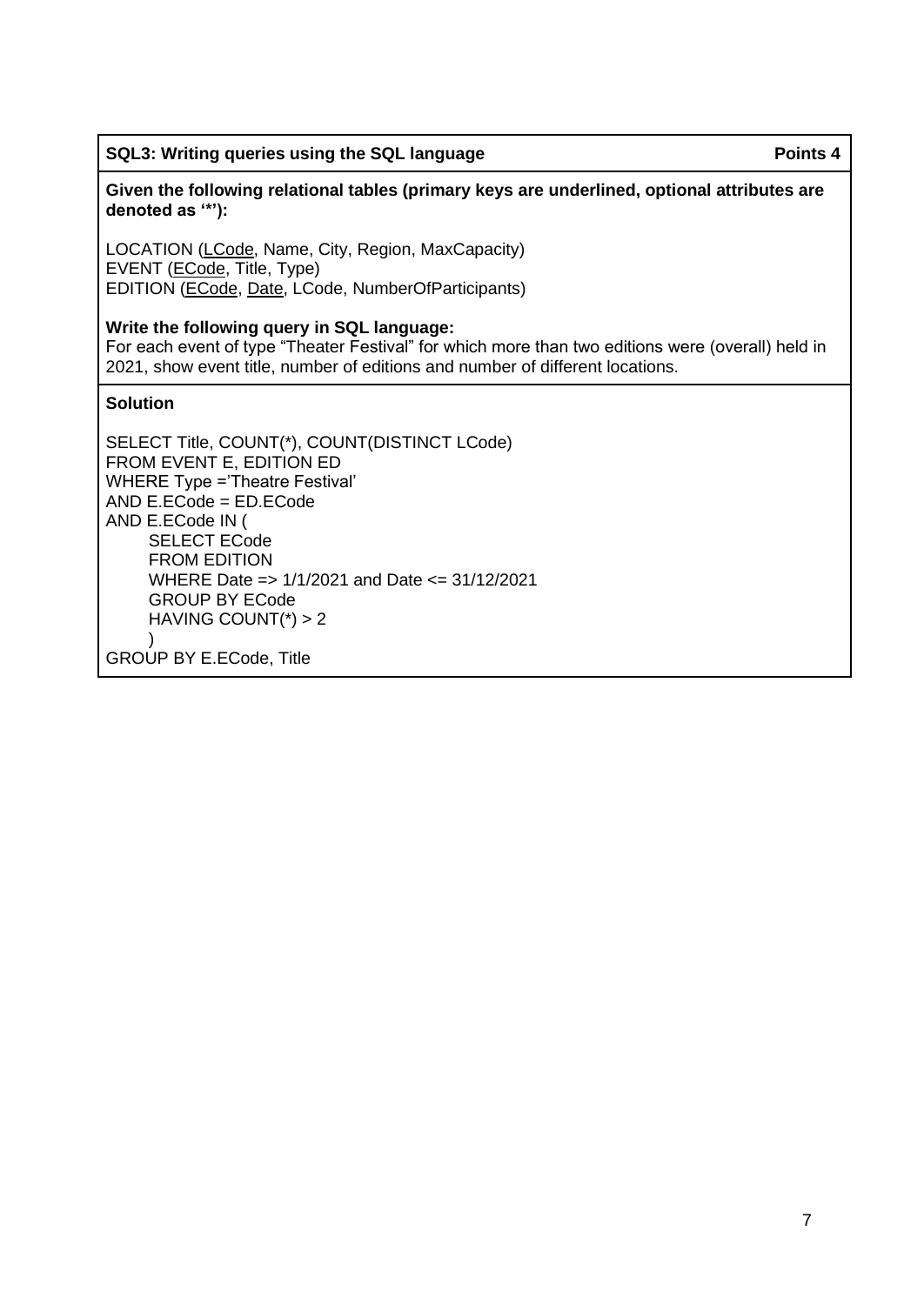# **CD1:** Conceptual design of a relational database **Points 4** Points 4

The National Institute of Astrophysics is required to design a database collecting information relating to the experimental sessions executed at the Italian astronomical observatories. Describe the Entity-Relationship diagram addressing the following specifications:

- Astronomical observatories are identified by a unique code. They are characterized by their location (i.e., the city and the country where they are located), a list of telephone numbers, and the list of telescopes they include.
- Each telescope is identified by a number, unique within the observatory to which it belongs, and it is characterized by the year of construction.
- The researchers, whose name, surname, and social security number are known, are affiliated with one or more observatories. The last period of affiliation (start date, end date) in each observatory is known for each researcher. Please note that the affiliation can still be ongoing, hence the end date could be unknown. An observatory can have many affiliated researchers.
- Researchers are divided into researchers who perform the telescope experiments and those who perform the analysis of the collected data.
- For each of the researchers belonging to the latter category, the list of data analysis techniques known to the researcher are known.
- For each of the researchers belonging to the first category, the database must record the different experimental sessions executed at the telescopes by researchers. For each experimental session, the date, the telescope used, and the researcher who conducts it are known. Consider that (1) a researcher can carry out an experimental session with the same telescope on different days; (2) a researcher can carry out several experimental sessions with different telescopes on the same day; (3) a telescope can be on the same day for more than one experimental session.

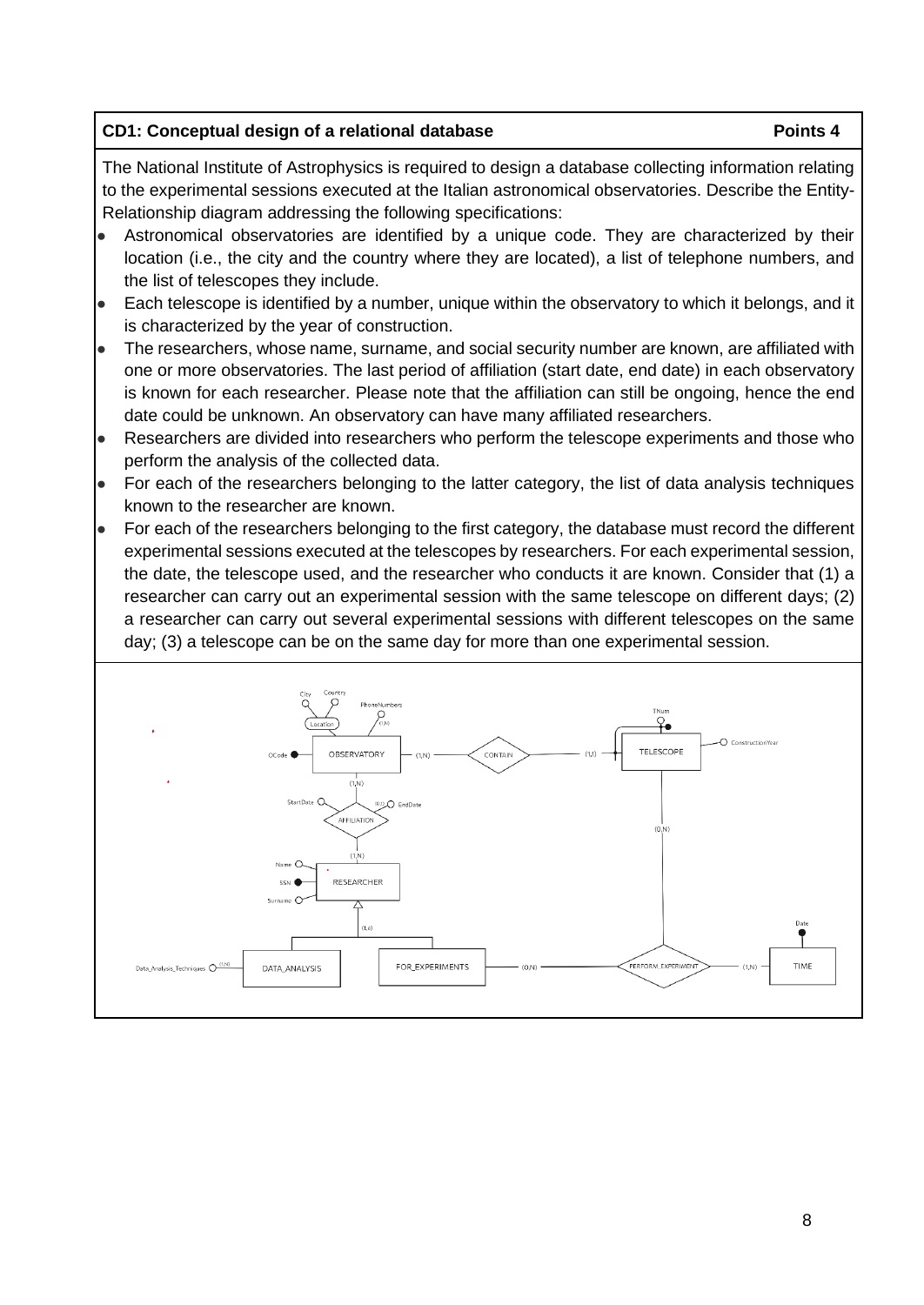#### **CD2: Conceptual design of a relational database <b>Points 5** Points 5

You are required to create a database for the management of the movie screenings in multiplex cinema. Describe the Entity-Relationship diagram addressing the following specifications:

- The cinema has some halls, identified by a number. For each hall, its name and capacity are known. Movies shown at the cinema are identified by a unique code and they are characterized by their title, duration, and year of release. Movies are also characterized by the list of associated genres.
- Each hall hosts screenings of different movies. Each movie screening is identified by when it takes place (expressed as the date and starting hour) and the hall where it takes place. The movie screening is also characterized by the projected movie.
- For each movie screening, the database must record the list of customers watching it. For each customer, their name, social security number, telephone number and date of birth are known. Some customers have a loyalty card, which grants them some discounts. For such customers, the card number and the expiration date of the card are known.

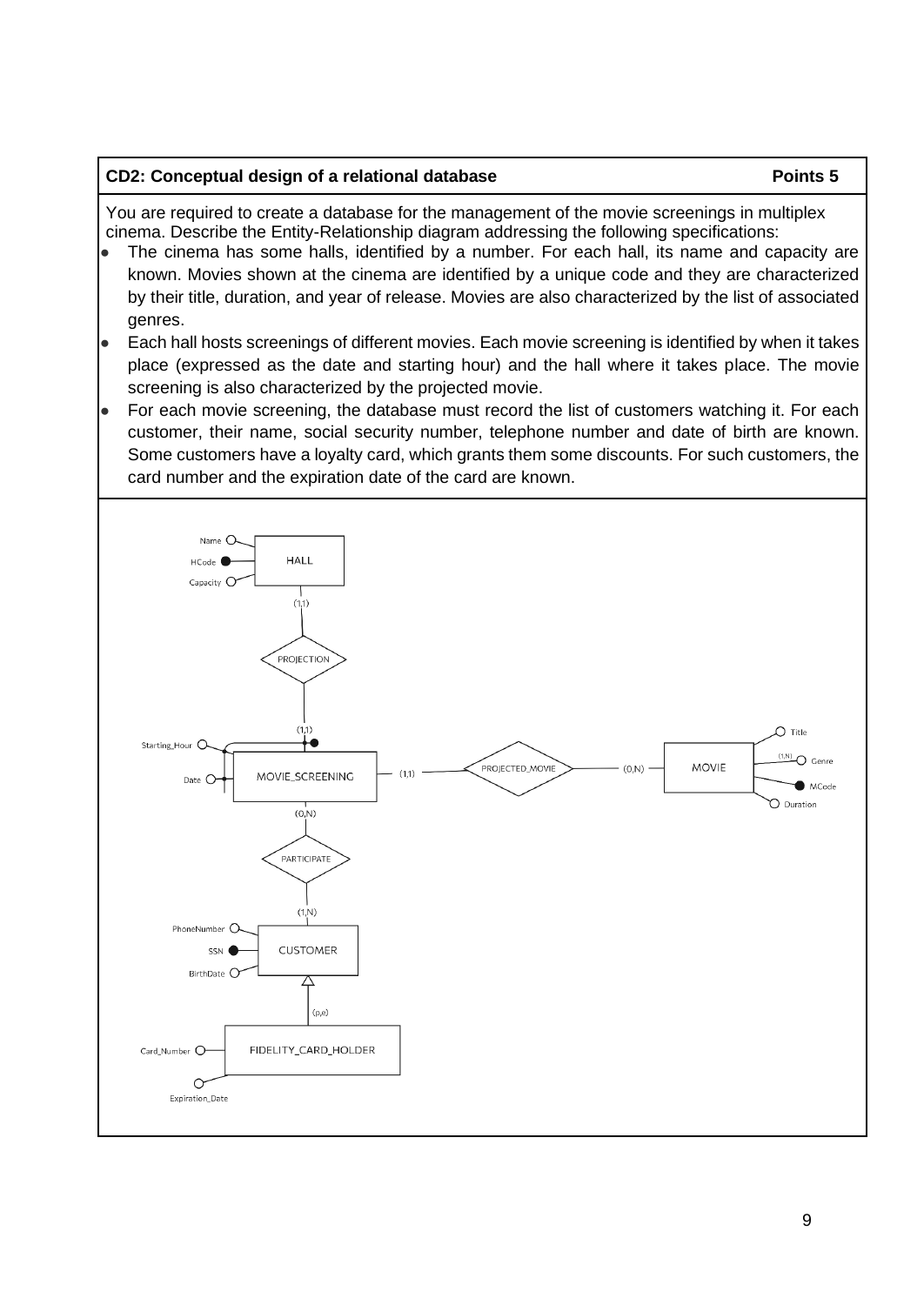## **LD1:** Logical Design of a Relational database **Points 4** Points 4